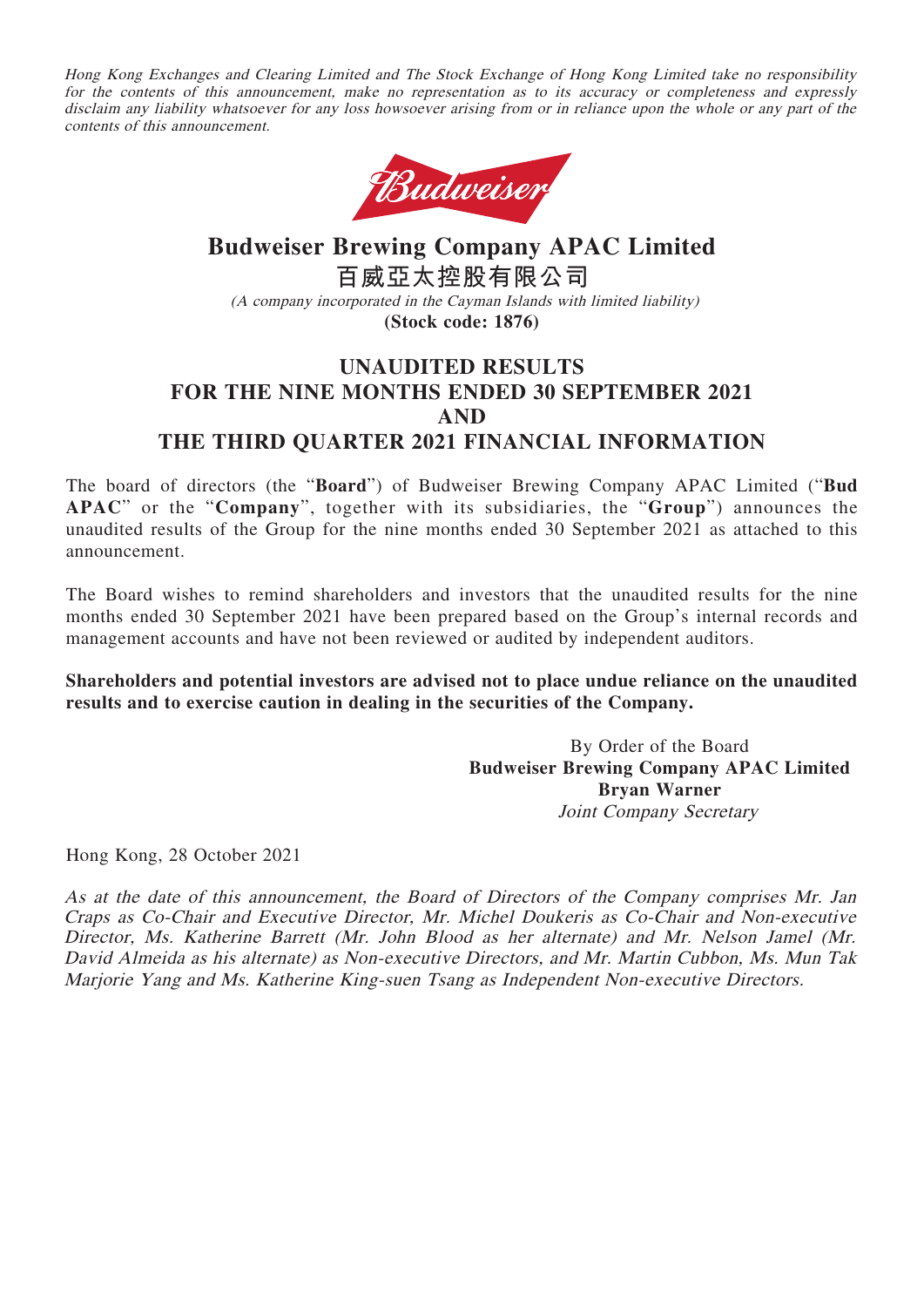

**Budweiser Brewing Company APAC Limited**  百威亞太控股有限公司

# **Bud APAC Reports Nine Months 2021 Results**

"We continued to accelerate our premiumization, digital transformation, and market expansion journey in the first nine months of 2021. However, a deterioration of the business environment in 3Q21, led by heightened COVID restrictions in response to outbreaks in China, as well as the highest level of restrictions in South Korea since the start of the pandemic, pressured our top and bottom-line growth. Nevertheless, our revenue per hl expanded in all of our key markets led by our leadership position in the Premium segment.

We also made solid progress in advancing our ESG metrics in 3Q21, particularly in China and South Korea, as we further committed 6 breweries to achieving 100% renewable energy usage – a key part of our 2025 Sustainability Goals."

– Jan Craps, CEO and Co-Chair

## **Volume 71,743 thousand hl beer +8.2%1**

Total volumes increased by 8.2% in 9M21, driven by strong 1H21 volumes that benefited from a low base. Volume declined in 3Q21, due to COVID restrictions in China and South Korea.

## **Cost of Sales (CoS) 2,444 million USD +9.3%**

CoS increased by 9.3% and CoS per hl increased by 1.0% in 9M21, mainly due to increased premium and innovation volumes, as well as a channel shift towards retail, primarily offset by costreduction initiatives.

## **Normalized EPS3 6.6 cents USD**

Normalized EPS increased from 4.1 cents USD in 9M20 to 6.6 cents USD in 9M21. Basic EPS increased from 3.79 cents USD in 9M20 to 6.44 cents USD in 9M21.

**Revenue 5,359 million USD +14.3%**

Revenue grew 14.3% and Revenue per hl grew 5.6% in 9M21, driven by a positive brand mix with the Premium and Super Premium segments growing by double digits year-to-date in China.

## **Normalized EBITDA2 1,778 million USD +26.8%**

Normalized EBITDA improved by 26.8% in 9M21. Normalized EBITDA margin improved 328 bps and reached 33.2%, driven by top-line growth and operational efficiencies.

## **Normalized Profit 872 million USD**

Normalized profit attributable to equity holders of Bud APAC increased from 542 million USD in 9M20 to 872 million USD in 9M21. Profit attributable to equity holders of Bud APAC increased from 501 million USD in 9M20 to 851 million USD in 9M21.

Please refer to page 2 of this press release for footnotes 1 to 3 and to the end of this press release for important notes and disclaimers.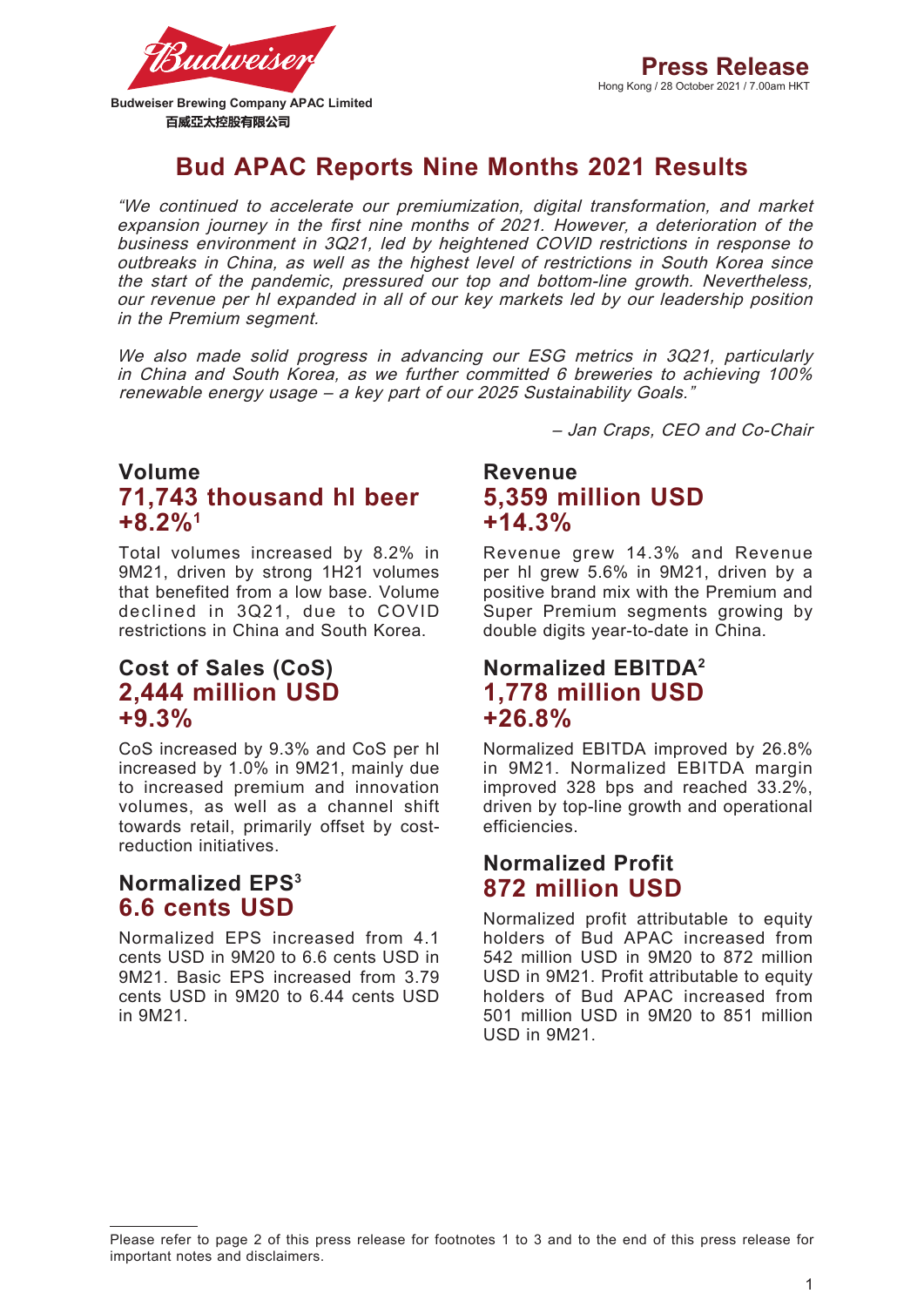

**MANAGEMENT COMMENTS**

**The progress we have been making in premiumization, digital transformation, and market expansion accelerated despite a weaker business environment in 3Q21. Our focused strategies led to another quarter of revenue per hl growth in all of our key markets, driven by our leadership in the premium segment.**

| Figure 1. Consolidated performance (million USD)            |        |        |                        |
|-------------------------------------------------------------|--------|--------|------------------------|
|                                                             |        |        | Organic                |
|                                                             | 9M21   | 9M20   | $q$ rowth <sup>1</sup> |
|                                                             |        |        |                        |
| Total volumes (thousand his)                                | 71,743 | 66,271 | 8.2%                   |
| <b>Revenue</b>                                              | 5,359  | 4,398  | 14.3%                  |
| <b>Gross profit</b>                                         | 2,915  | 2,321  | 18.8%                  |
| Gross margin                                                | 54.4%  | 52.8%  | 207 bps                |
| Normalized EBITDA <sup>2</sup>                              | 1,778  | 1,301  | 26.8%                  |
| Normalized EBITDA margin                                    | 33.2%  | 29.6%  | 328 bps                |
| <b>Normalized EBIT</b>                                      | 1,245  | 826    | 40.0%                  |
| Normalized EBIT margin                                      | 23.2%  | 18.8%  | $426$ bps              |
| Profit attributable to equity holders of Bud APAC           | 851    | 501    |                        |
| Normalized profit attributable to equity holders            |        |        |                        |
| of Bud APAC                                                 | 872    | 542    |                        |
| Normalized basic earnings per share (cent USD) <sup>3</sup> | 6.60   | 4.10   |                        |

In 9M21, we achieved 14.3% revenue growth with 8.2% volume and 5.6% revenue per hl growth. Our normalized EBITDA increased 26.8% with an EBITDA margin expansion of 328 bps.

In 3Q21, our volumes declined 6.1% due to the closure of restaurant and nightlife venues in various regions of China as a result of several COVID outbreaks and the imposition of the strictest COVID restrictions in South Korea since the onset of the pandemic. The impact on our top-line performance was minimized by continued premiumization as revenue per hl grew in all key markets, increasing 4.2% overall. Despite facing a more challenging business environment this quarter, we maintained a healthy EBITDA margin of 33.1%, in line with the same period last year, with a normalized EBITDA decline of 3.5% compared to 3Q20.

Unless otherwise stated, the growth rates presented in this document are based on organic growth figures and refer to 3Q21 and 9M21 versus the same period of last year. Please refer to the end of this press release for important notes and disclaimers.

<sup>2</sup> Normalized EBITDA is a key financial measure regularly monitored by management in managing the Group's performance, capital and funding structure. Normalized EBITDA is calculated by excluding the following effects from profit attributable to equity holders of Bud APAC: (i) non-controlling interests; (ii) income tax expense; (iii) share of results of associates; (iv) net finance cost; (v) non-underlying items above EBIT (including non-underlying costs) and (vi) depreciation, amortization and impairment. Please refer to the "Reconciliation between profit attributable to equity holders and normalized EBITDA" section of this press release for further information.

<sup>3</sup> Normalized EPS calculation uses the normalized profit attributable to equity holders of Bud APAC divided by the weighted average number of shares outstanding deducting the shares held in trust held by a trustee (13,220,552,957 shares in 9M21 and 13,220,481,897 shares in 9M20).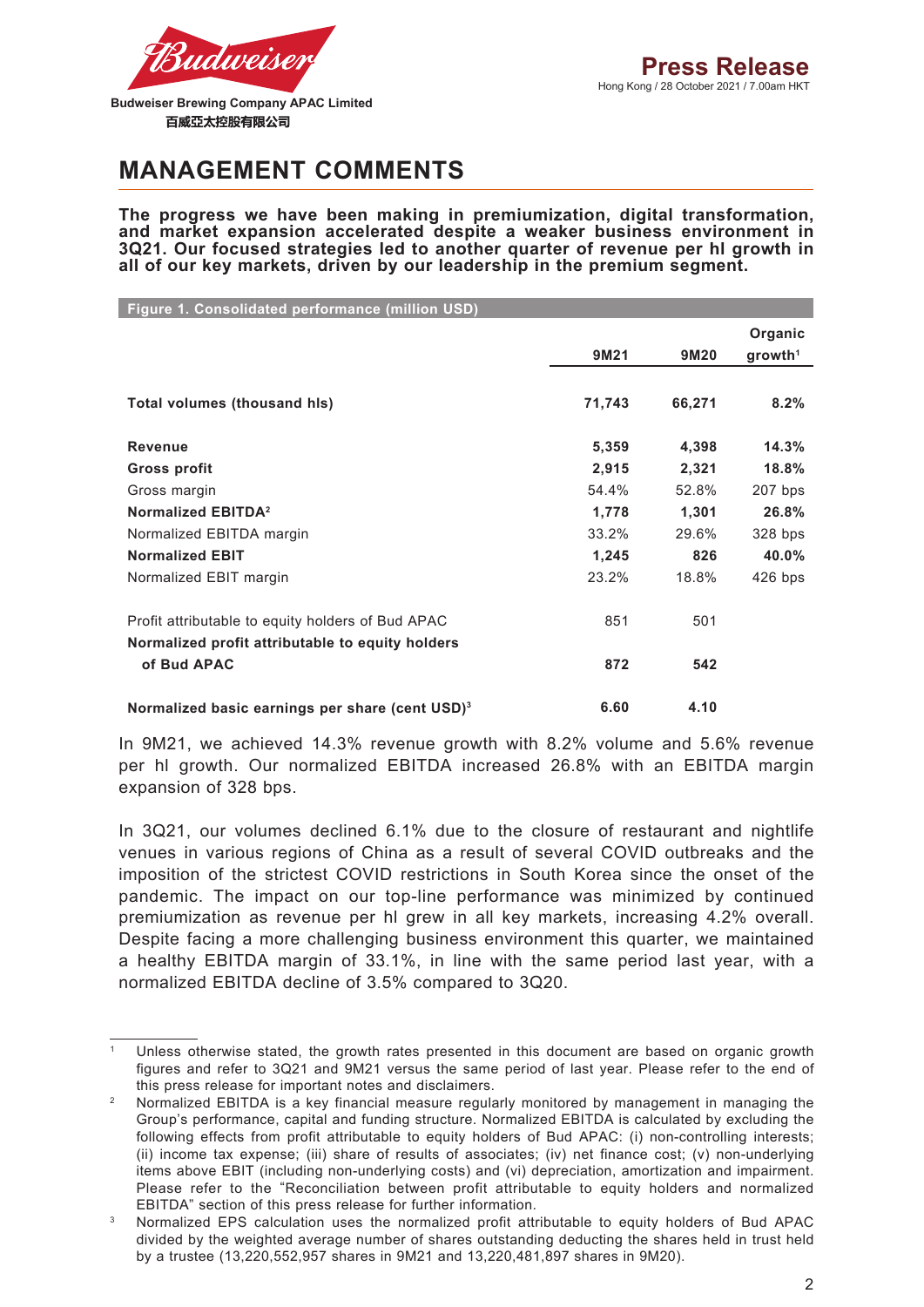

### **APAC WEST**

In 9M21, our revenue in the APAC West region grew by 18.4%, with volumes increasing by 10.0%. In addition, revenue per hl increased 7.7%, supporting normalized EBITDA growth of 36.8%.

Compared to 3Q20, revenue per hl grew 4.4%, supported by our ongoing premiumization strategy. Our revenue declined 2.0% as revenue per hl mainly offset volume decline of 6.1%. Meanwhile, normalized EBITDA declined 4.2%.

### **China**

In 9M21, revenue rose 17.5%, as a result of 9.5% volume growth and a 7.3% increase in revenue per hl. Our normalized EBITDA increased by 29.3%.

In 3Q21, the industry was significantly impacted by COVID restrictions. Our volumes declined 7.1% due to channel closures in Fujian and Guangdong, two of our more premium coastal markets where we have a robust presence. Despite this, our underlying brand mix outweighed the negative region and channel impacts, resulting in a revenue per hl increase of 3.7%. Revenue declined 3.7% in 3Q21 compared to 3Q20; however, total revenue in 3Q21 was above that of the same quarter of 2019. Normalized EBITDA declined 6.6% in 3Q21, mostly driven by a tough comparable in Other Operating Income & Expenses.

We continued to advance in our Environmental, Social, and Governance (ESG) journey in China in 3Q21, making clear progress towards achieving our 2025 Sustainability Goals. Six more breweries will enter into renewable power purchase agreements from 2022, joining our Ziyang, Kunming, and Wuhan breweries in our RE100 (i.e. 100% renewable electricity) roll-out. Green Logistics also makes up an essential part of our ESG endeavours; in September, we launched the first hydrogen fuel cell heavy truck in the Chinese beer industry at our Foshan Brewery, and it is also the first brewery in AB InBev's global network to use such green trucks. As of today, we have deployed 270 green trucks within our logistics fleet.

#### **India**

Despite ongoing COVID restrictions in India, volumes and revenue grew by doubledigits in 3Q21. In particular, our Premium and Super Premium portfolio grew by strong double digits again this quarter, further solidifying our leadership position in the premium and above segment. This performance was led by Budweiser, the #1 Premium brand in the Indian market, which is continuing to outperform the industry. Our EBITDA was above that of the same quarter of 2019.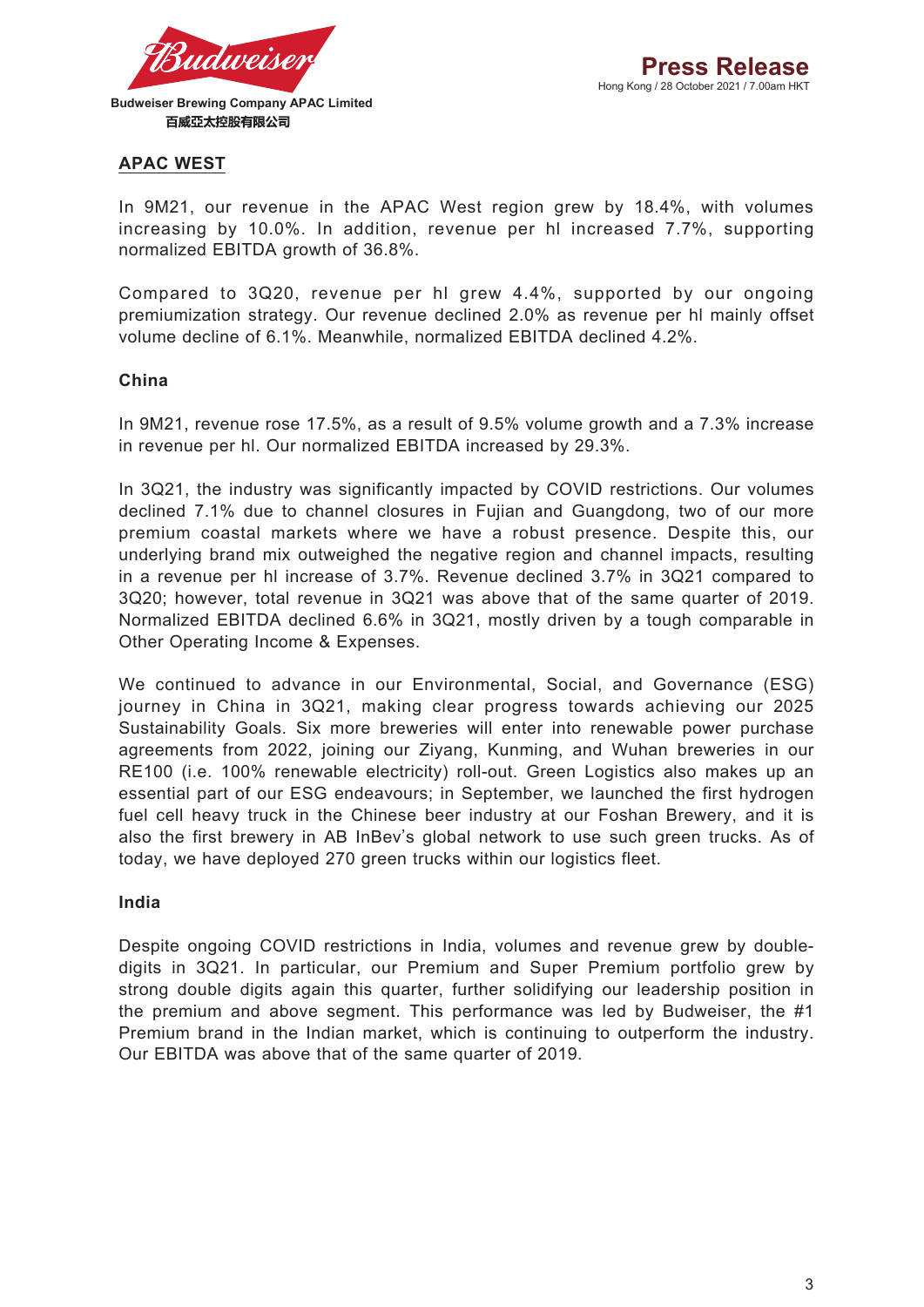

### **APAC EAST**

In 9M21, volumes declined by 3.9% while revenue declined by 1.7%. However, revenue per hl growth expanded further to 2.3%. Normalized EBITDA declined by 11.6%.

In 3Q21, volumes declined 6.3% after South Korea increased its COVID restrictions to the highest level since the beginning of the pandemic. Revenue declined by 2.9% with revenue per hl increasing by 3.6% driven by channel and brand mix. Normalized EBITDA remained flat despite ongoing COVID restrictions.

#### **South Korea**

Our market share momentum continued to accelerate in 3Q21. Despite the channel headwinds, we saw share growth across most channels, led by the continued strong performance of 'All New Cass' and our new classic lager, HANMAC.

Volume declined by mid-single digits in 3Q21 driven by the highest COVID restrictions since the onset of the pandemic. However, net revenue per hl grew low-single digits, benefitting from a better channel and brand mix, especially a higher contribution from the in-home channel. The Premium brands achieved double-digit growth year-to-date, led by Budweiser and Hoegaarden. Our EBITDA margins also notably improved this quarter as a result of commercial investment phasing.

We further innovated in packaging, leveraging an Occasion, Brand, Package, Price and Channel (OBPPC) strategy to target specific occasions such as camping, which increased in popularity within the current COVID context.

On the ESG front, we have seen our Sustainability efforts progressing towards another milestone. We will become the first company in South Korea to use selfgenerated renewable energy, which is expected to reduce carbon dioxide emissions by approximately 5,600 tons in 2022.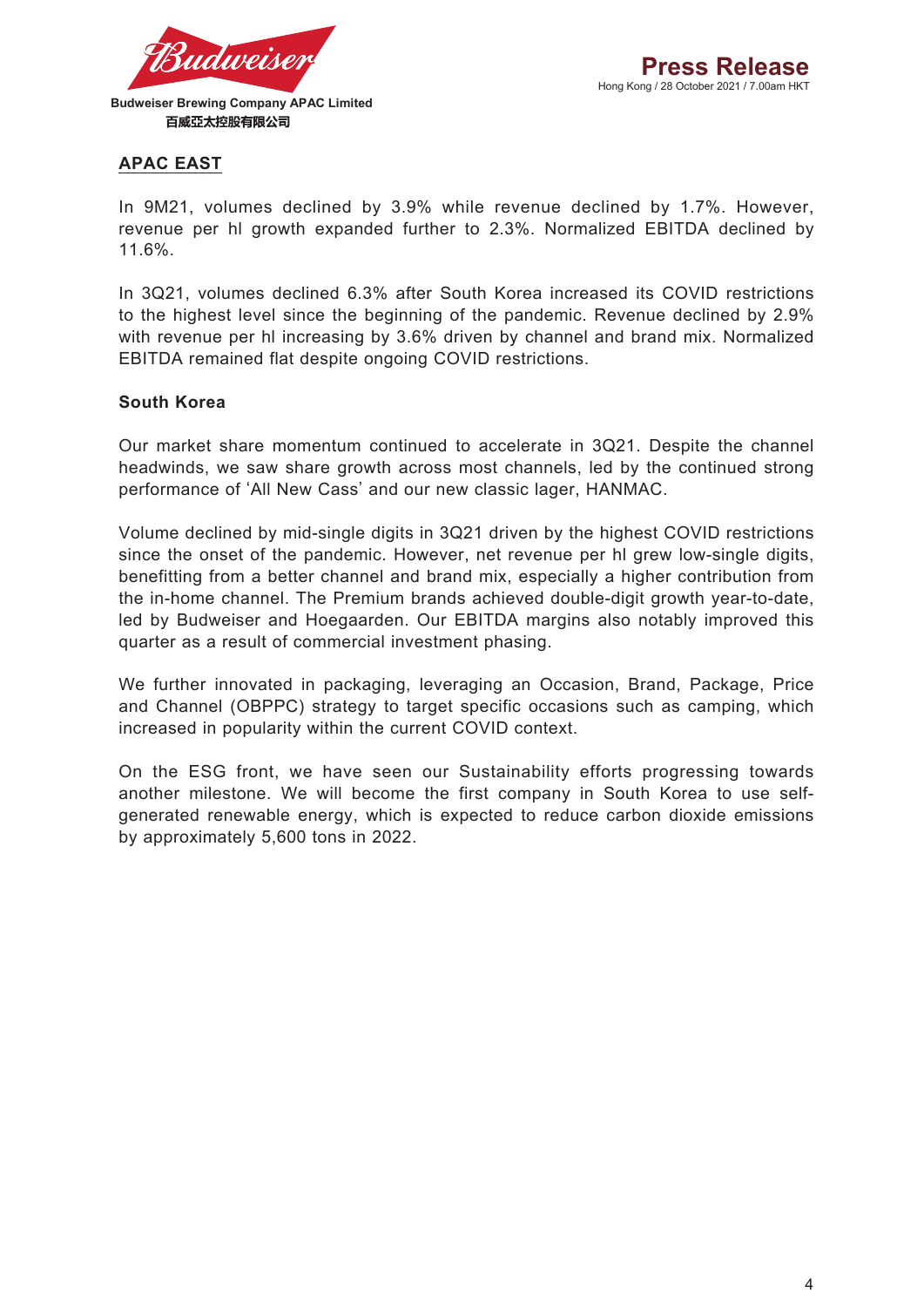

# **Bud APAC Consolidated Financial Information**

| Figure 2. Bud APAC consolidated income statement (million USD) |                |         |          |
|----------------------------------------------------------------|----------------|---------|----------|
|                                                                |                |         | Organic  |
|                                                                | 9M21           | 9M20    | growth   |
|                                                                |                |         |          |
| Total volumes (thousand his)                                   | 71,743         | 66,271  | 8.2%     |
|                                                                |                |         |          |
| <b>Revenue</b>                                                 | 5,359          | 4,398   | 14.3%    |
| Cost of sales                                                  | (2, 444)       | (2,077) | $-9.3%$  |
| <b>Gross profit</b>                                            | 2,915          | 2,321   | 18.8%    |
| SG&A                                                           | (1,769)        | (1,605) | $-5.2%$  |
| Other operating income                                         | 99             | 110     | $-15.6%$ |
| Normalized profit from operations (normalized EBIT)            | 1,245          | 826     | 40.0%    |
| Non-underlying items above EBIT                                | (26)           | (15)    |          |
| Net finance cost                                               | (10)           | (16)    |          |
| Share of results of associates                                 | 28             | 21      |          |
| Income tax expense                                             | (361)          | (294)   |          |
| Profit for the period                                          | 876            | 522     |          |
| Profit attributable to non-controlling interests               | 25             | 21      |          |
| Profit attributable to equity holders of Bud APAC              | 851            | 501     |          |
|                                                                |                |         |          |
| <b>Normalized EBITDA</b>                                       | 1,778          | 1,301   | 26.8%    |
| Normalized profit attributable to equity holders               |                |         |          |
| of Bud APAC                                                    | 872            | 542     |          |
|                                                                |                |         |          |
|                                                                |                |         | Organic  |
|                                                                | 3Q21           | 3Q20    | growth   |
|                                                                |                |         |          |
| <b>Total volumes (thousand hls)</b>                            | 25,862         | 27,538  | $-6.1%$  |
|                                                                |                |         |          |
| <b>Revenue</b>                                                 | 1,882          | 1,823   | $-2.2%$  |
| Cost of sales                                                  | (845)          | (829)   | 3.8%     |
| <b>Gross profit</b>                                            | 1,037          | 994     | $-0.8%$  |
| SG&A                                                           | (619)          | (610)   | 3.0%     |
| Other operating income                                         | 32             | 59      | $-49.2%$ |
| Normalized profit from operations (normalized EBIT)            | 450            | 443     | $-4.3%$  |
| Non-underlying items above EBIT                                | (4)            | (5)     |          |
| Net finance income                                             | $\overline{4}$ |         |          |
| Share of results of associates                                 | 11             | 13      |          |
| Income tax expense                                             | (103)          | (125)   |          |
| Profit for the period                                          | 358            | 326     |          |
| Profit attributable to non-controlling interests               | 10             | 10      |          |
| Profit attributable to equity holders of Bud APAC              | 348            | 316     |          |
|                                                                |                |         |          |
| <b>Normalized EBITDA</b>                                       | 623            | 607     | $-3.5%$  |
| Normalized profit attributable to equity holders               |                |         |          |
| of Bud APAC                                                    | 352            | 320     |          |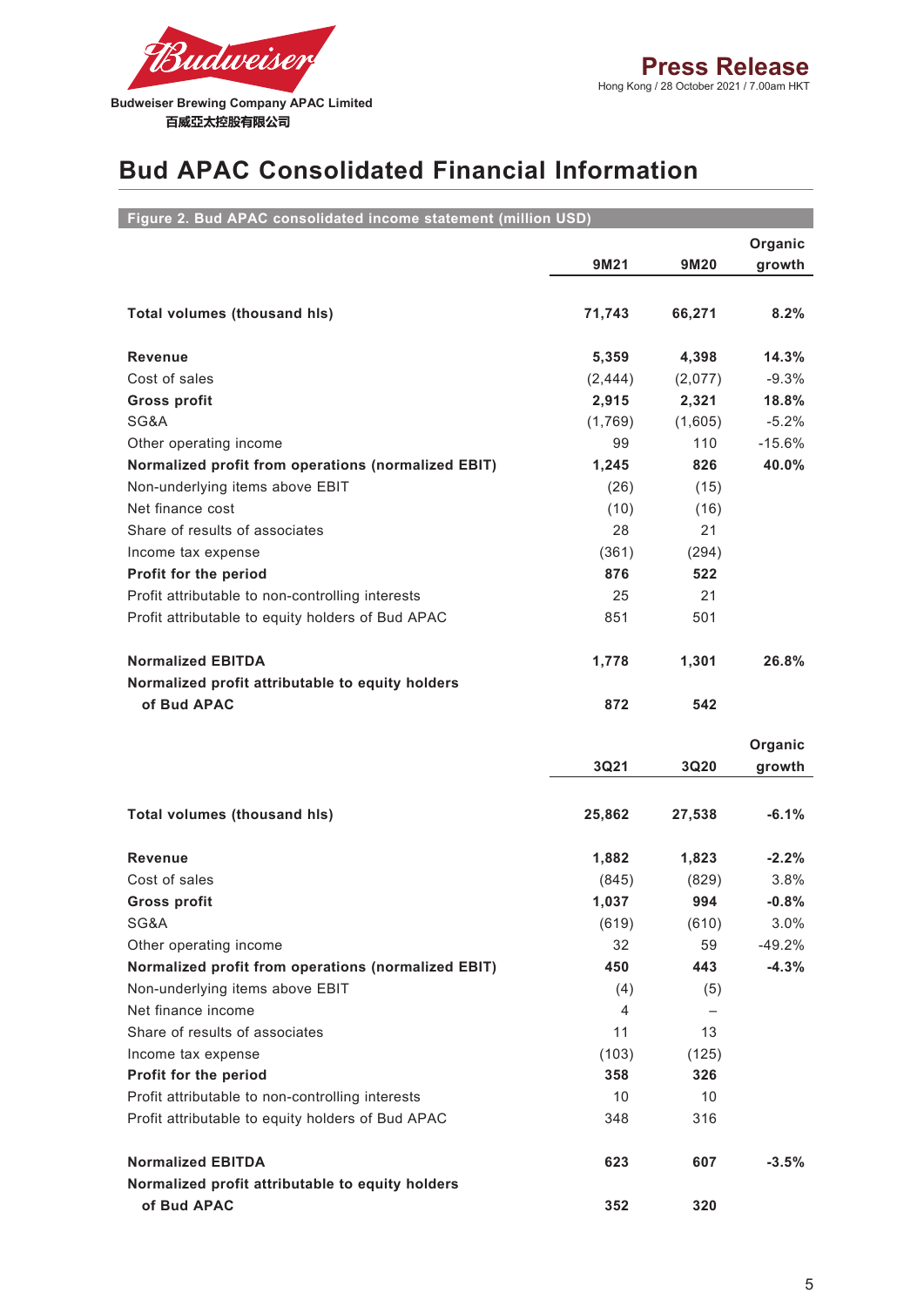

#### **Volumes**

Total volumes increased by 8.2% in 9M21, mostly attributable to strong 1H21 volumes that benefitted from Chinese New Year campaigns and a low base. In 3Q21, our volumes decreased by 6.1% due to COVID restrictions in China and South Korea.

#### **Revenue**

Revenue increased by 14.3% in 9M21 with revenue per hl growing by 5.6%. In 3Q21, our revenue increased by 2.2% with revenue per hl growing by 4.2% as a result of continued premiumization.

#### **Cost of Sales (CoS)**

CoS increased by 9.3% and increased by 1.0% on a per hl basis in 9M21. In 3Q21, CoS decreased by 3.8% but increased by 2.5% on a per hl basis, primarily driven by increased premium and innovation volumes, as well as a channel shift towards retail, primarily offset by cost-reduction initiatives.

#### **Selling, General and Administrative Costs (SG&A)**

SG&A increased by 5.2% in 9M21 and decreased by 3.0% in 3Q21, due to cost savings and agile reallocation during local COVID outbreaks in China, as well as investment phasing in South Korea.

#### **Other operating income**

Other operating income decreased by 15.6% in 9M21. It decreased 49.2% in 3Q21, where we had a higher base in the second half of last year.

#### **Non-underlying items above EBIT**

| Figure 3. Non-underlying items above EBIT (million USD) |      |      |
|---------------------------------------------------------|------|------|
|                                                         | 9M21 | 9M20 |
|                                                         |      |      |
| Cost arising from COVID response activities             | (1)  | (6)  |
| Costs associated with initial public offering           |      | 3    |
| Restructuring                                           | (25) | (12) |
|                                                         |      |      |
| Impact on profit from operations                        | (26) | (15) |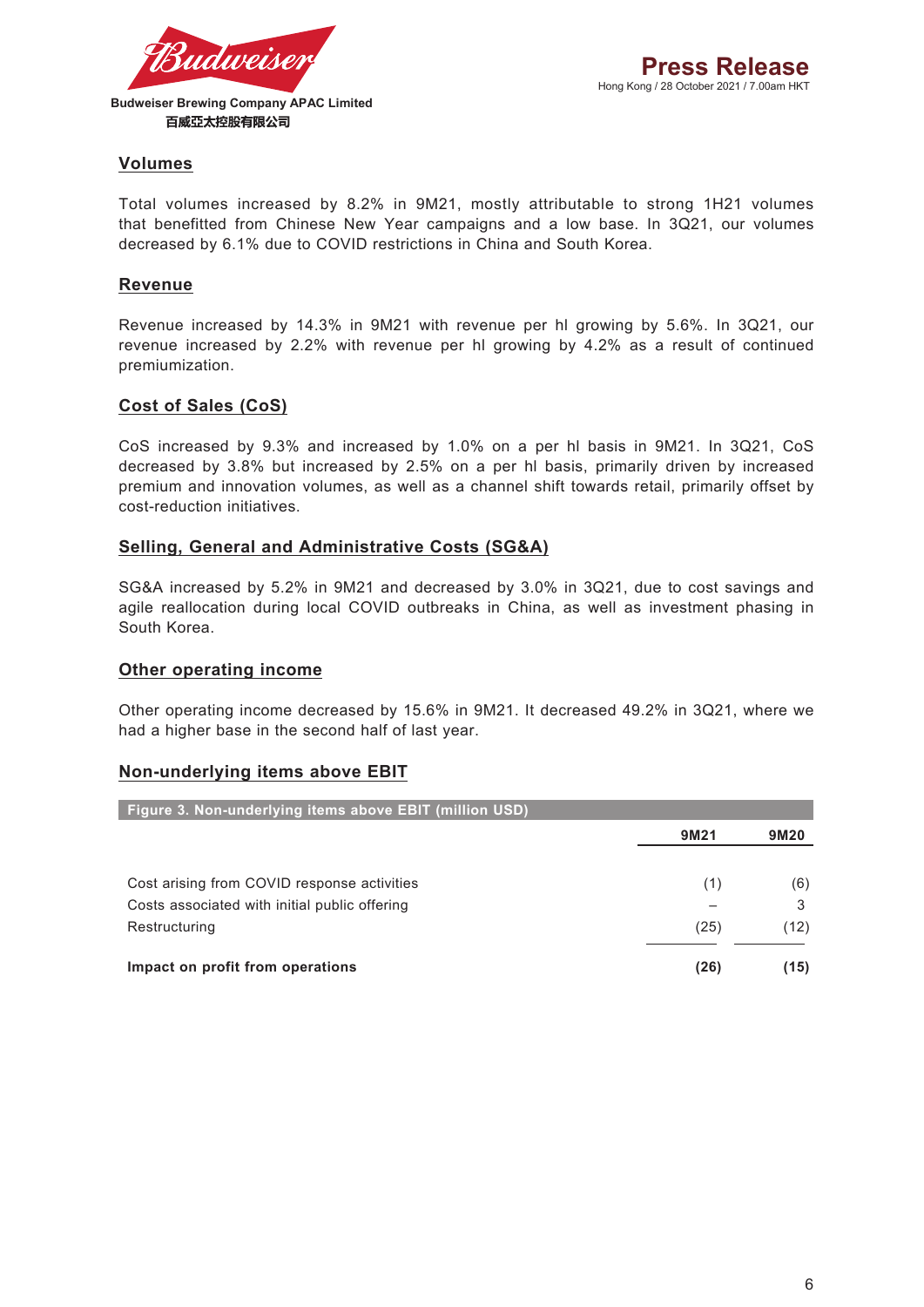

### **Normalized profit and profit**

| Figure 4. Normalized profit attributable to equity holders of Bud APAC (million USD) |        |      |
|--------------------------------------------------------------------------------------|--------|------|
|                                                                                      | 9M21   | 9M20 |
|                                                                                      |        |      |
| Profit attributable to equity holders of Bud APAC                                    | 851    | 501  |
| Non-underlying items, before taxes                                                   | 26     | 15   |
| Non-underlying taxes                                                                 | (5)    | 26   |
| Normalized profit attributable to equity holders of Bud APAC                         | 872    | 542  |
| Earnings per share                                                                   |        |      |
| Figure 5a. Basic earnings per share (cent USD)                                       |        |      |
|                                                                                      | 9M21   | 9M20 |
|                                                                                      |        |      |
| Basic earnings per share                                                             | 6.44   | 3.79 |
| Non-underlying items, before tax                                                     | 0.20   | 0.11 |
| Non-underlying taxes                                                                 | (0.04) | 0.20 |
| Normalized basic earnings per share                                                  | 6.60   | 4.10 |
| Figure 5b. Diluted earnings per share (cent USD)                                     |        |      |
|                                                                                      | 9M21   | 9M20 |
|                                                                                      | 6.43   | 3.79 |
| Diluted earnings per share<br>Non-underlying items, before tax                       | 0.20   | 0.11 |
|                                                                                      |        |      |
| Non-underlying taxes                                                                 | (0.04) | 0.20 |
| Normalized diluted earnings per share                                                | 6.59   | 4.10 |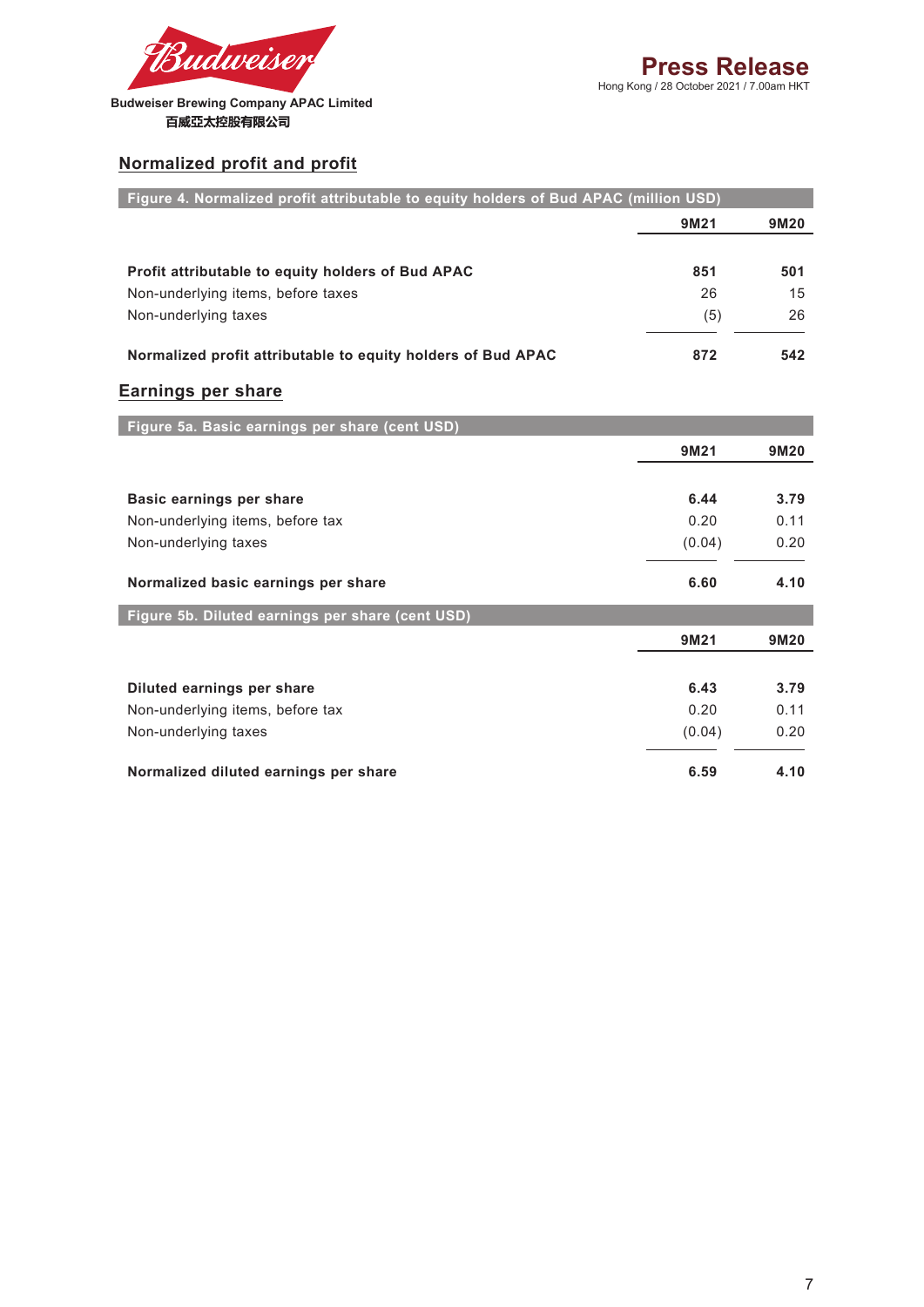

**Budweiser Brewing Company APAC Limited**  百威亞太控股有限公司

#### **Reconciliation between profit attributable to equity holders and normalized EBITDA**

**Figure 6. Reconciliation of normalized EBITDA to profit attributable to equity holders of Bud APAC**

|                                                   | 9M21  | 9M20  |
|---------------------------------------------------|-------|-------|
| Profit attributable to equity holders of Bud APAC | 851   | 501   |
| Non-controlling interests                         | 25    | 21    |
| <b>Profit for the period</b>                      | 876   | 522   |
| Income tax expense (excluding non-underlying)     | 366   | 268   |
| Share of result of associates                     | (28)  | (21)  |
| Net finance cost                                  | 10    | 16    |
| Non-underlying items income tax (income)/expense  | (5)   | 26    |
| Non-underlying items above EBIT                   | 26    | 15    |
| <b>Normalized EBIT</b>                            | 1,245 | 826   |
| Depreciation, amortization and impairment         | 533   | 475   |
| <b>Normalized EBITDA</b>                          | 1,778 | 1,301 |

Normalized EBITDA is a key financial measure regularly monitored by management in managing the Group's performance, capital and funding structure.

Normalized EBITDA is calculated excluding the following effects from profit attributable to equity holders of Bud APAC: (i) non-controlling interests; (ii) income tax expense; (iii) share of results of associates; (iv) net finance cost; (v) non-underlying items above EBIT (including non-underlying costs); and (vi) depreciation, amortization and impairment.

Normalized EBITDA and normalized EBIT are not accounting measures under IFRS accounting and should not be considered as an alternative to profit attributable to equity holders as a measure of operational performance, or an alternative to cash flow as a measure of liquidity. Normalized EBITDA and normalized EBIT do not have a standard calculation method and Bud APAC's definition of normalized EBITDA and normalized EBIT may not be comparable to that of other companies.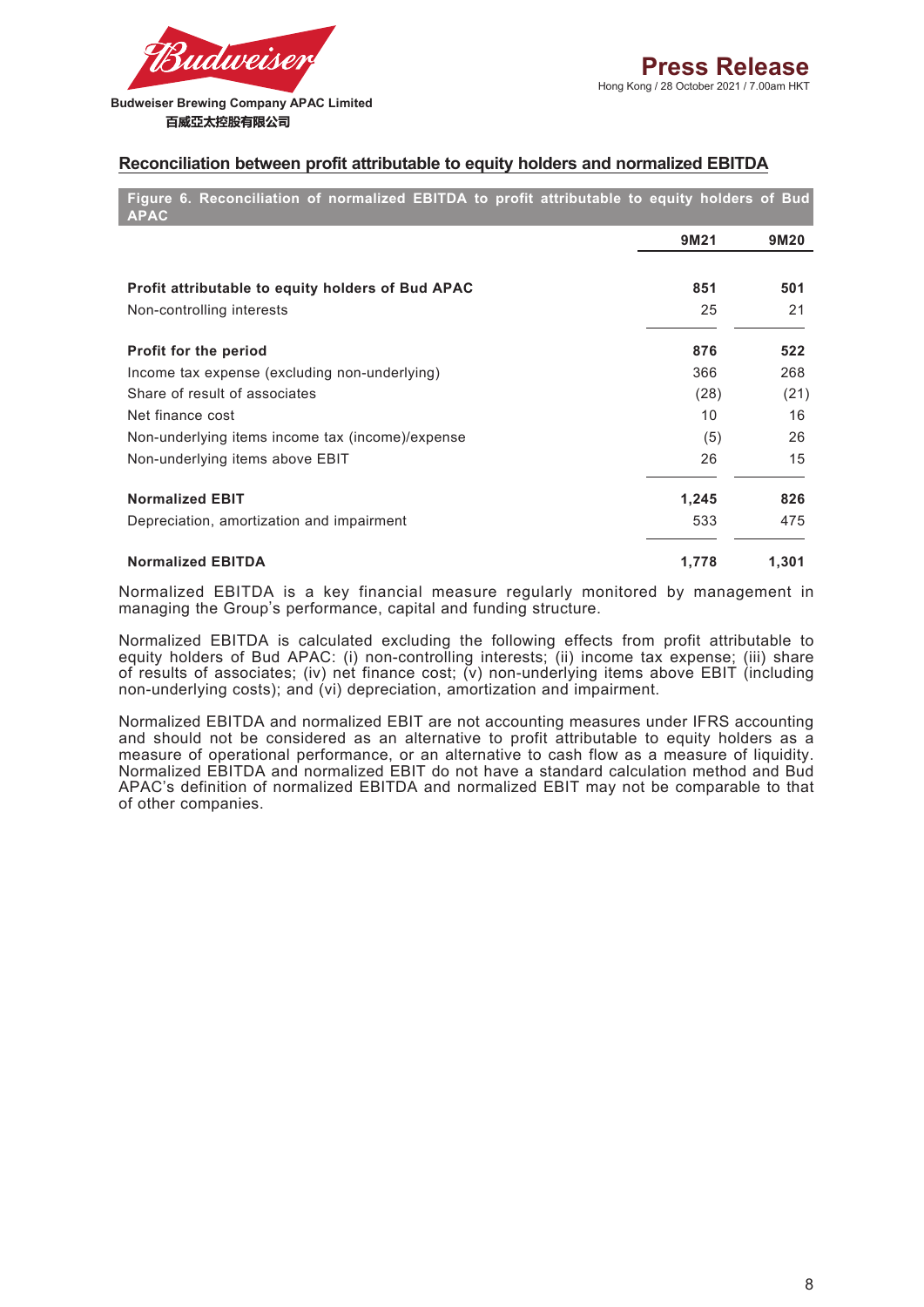

**Budweiser Brewing Company APAC Limited**  百威亞太控股有限公司

# **Notes**

To facilitate the understanding of Bud APAC's underlying performance, the analyses of growth, including all comments in this press release, unless otherwise indicated, are based on organic growth and normalized numbers. In other words, financials are analyzed eliminating the impact of changes in currencies on translation of foreign operations, and scope changes. Scope changes represent the impact of acquisitions and divestitures, the start or termination of activities or the transfer of activities between segments, curtailment gains and losses and year over year changes in accounting estimates and other assumptions that management does not consider as part of the underlying performance of the business.

Whenever presented in this document, all performance measures (EBITDA, EBIT, profit, tax rate, EPS) are presented on a "normalized" basis, which means they are presented before non-underlying items, unless otherwise indicated. Non-underlying items are either income or expenses which do not occur regularly as part of the normal activities of Bud APAC. They are presented separately because they are important for the understanding of the underlying sustainable performance of Bud APAC due to their size or nature. Normalized measures are additional measures used by management and should not replace the measures determined in accordance with IFRS as an indicator of Bud APAC's performance.

In particular, normalized EBITDA and normalized EBIT are not accounting measures under IFRS accounting. Normalized EBITDA and normalized EBIT should not be considered as an alternative to profit attributable to equity holders as a measure of operational performance, or an alternative to cash flow as a measure of liquidity. Normalized EBITDA and normalized EBIT do not have a standard calculation method and the Group's definition may not be comparable to that of other companies. Following a report on European Union (EU) issuers' use of Alternative Performance Measures (i.e. non-IFRS measures, or "APMs"), issued by the European Securities and Markets Authority (ESMA) in December 2019, Anheuser-Busch InBev SA/NV, the parent company of Bud APAC, relabeled effective with the results announcement of the first quarter of 2021 in its disclosures "non-recurring" items to "nonunderlying" items. Bud APAC considers that by aligning the disclosures it enables the users of the information better comparability within the ABI Group of companies. Therefore, Bud APAC has relabeled effective with the results announcement of the third quarter of 2021 in its disclosures "non-recurring" items to "non-underlying" items. The scopes of "non-underlying" items and of "non-recurring items", in each case as applied by Bud APAC, are the same.

Values in the figures and annexes may not add up, due to rounding.

#### **Legal disclaimer**

This release contains "forward-looking statements". These statements are based on the current expectations and views of future events and developments of the management of Bud APAC and are naturally subject to uncertainty and changes in circumstances. Forward-looking statements include statements typically containing words or phrases such as "will likely result", "are expected to", "will continue", "is anticipated", "anticipate", "estimate", "project", "may", "might", "could", "believe", "expect", "plan", "potential", "we aim", "our goal", "our vision", "we intend" or similar expressions that are forward-looking statements. All statements other than statements of historical facts are forwardlooking statements. You should not place undue reliance on these forward-looking statements, which reflect the current views of the management of Bud APAC, are subject to numerous risks and uncertainties about Bud APAC and are dependent on many factors, some of which are outside of Bud APAC's control. There are important factors, risks and uncertainties that could cause actual outcomes and results to be materially different, including but not limited to, the effects of the COVID-19 pandemic and uncertainties about its impact and duration and the risks and uncertainties relating to Bud APAC as described in the prospectus of Bud APAC' dated 18 September 2019, 2020 Annual Report and other documents that Bud APAC has made public. Other unknown or unpredictable factors could cause actual results to differ materially from those in the forward-looking statements.

The forward-looking statements should be read in conjunction with the other cautionary statements that are included elsewhere, including Bud APAC's prospectus dated 18 September 2019, 2020 Annual Report and any other documents that Bud APAC has made public. Any forward-looking statements made in this communication are qualified in their entirety by these cautionary statements and there can be no assurance that the actual results or developments anticipated by Bud APAC will be realized or, even if substantially realized, that they will have the expected consequences to, or effects on, Bud APAC or its business or operations. Except as required by law, Bud APAC undertakes no obligation to publicly update or revise any forward-looking statements, whether as a result of new information, future events or developments or otherwise.